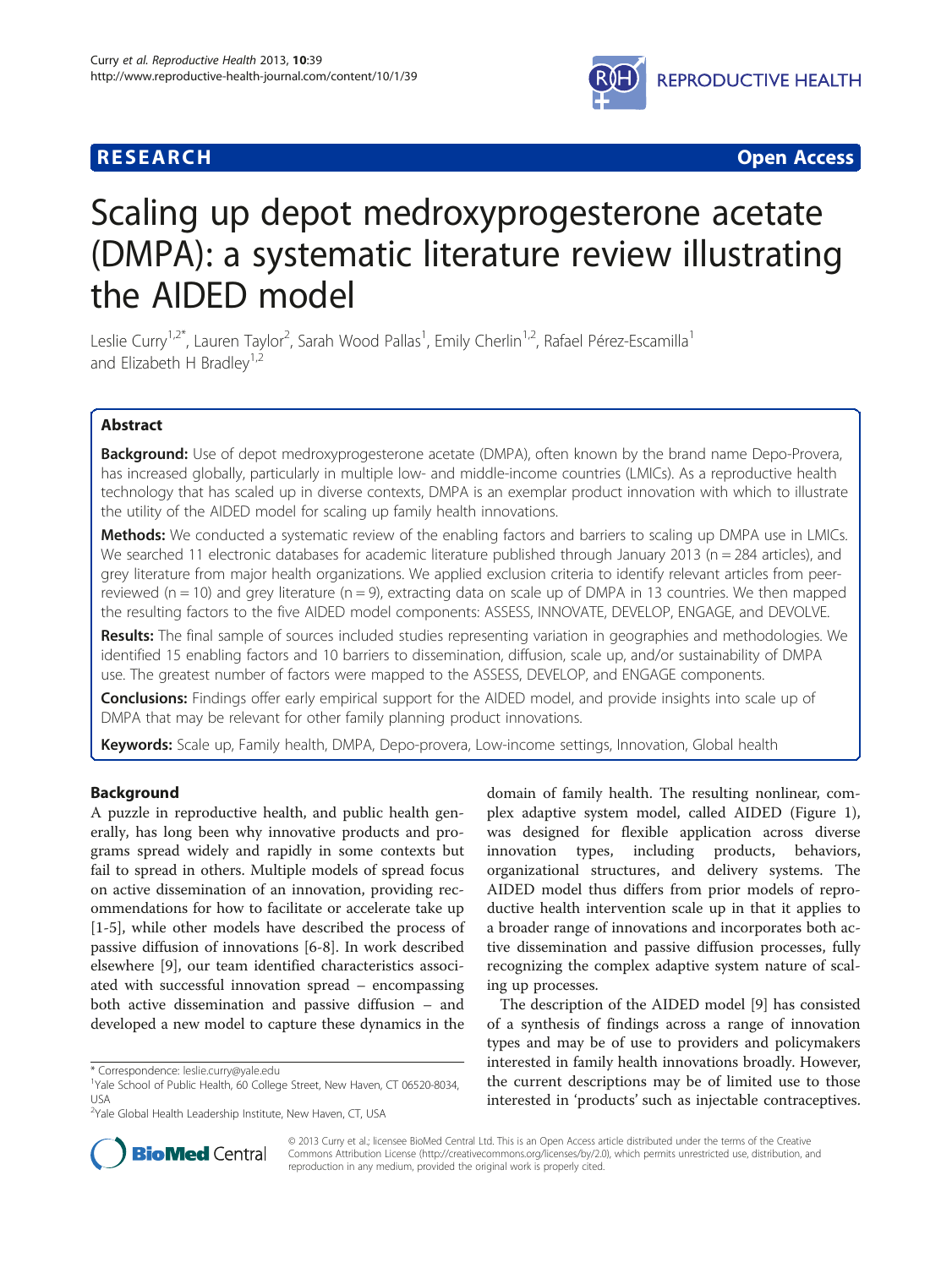<span id="page-1-0"></span>

This paper provides an in-depth illustration of the AIDED model using results from a systematic review of the academic and grey literature about dissemination, diffusion, scale up, and sustainability of depot medroxyprogesterone acetate (DMPA). DMPA, often known by the brand name Depo-Provera, is a long-acting contraceptive administered by intramuscular injection that is an effective, convenient, reversible, and increasingly popular family planning method [[10](#page-10-0)-[14](#page-10-0)]. Recognition of these benefits, accompanied by approval by the U.S. Food and Drug Administration in 1992, catalyzed a global doubling of injectable contraceptive use between 1995 and 2005, a trend that was particularly prevalent among low-income countries [[15](#page-10-0)]. DMPA scale up has been described in several countries including Bangladesh [[16](#page-10-0)], Uganda [\[17\]](#page-10-0), Ghana [[15](#page-10-0)], Vietnam [[18](#page-10-0)[,19](#page-11-0)], Taiwan [\[20\]](#page-11-0), Afghanistan [[21](#page-11-0)], Malawi [[22](#page-11-0)], India [\[23\]](#page-11-0) and Zimbabwe (Rhodesia) [[24](#page-11-0)]. As a welldocumented reproductive health technology that has scaled up in diverse contexts, DMPA offers an exemplar "product-type" innovation in the domain of family health for illustrating the AIDED model's usefulness. We selected DMPA rather than other injectable contraceptives on account of its longer duration, which is a distinguishing feature that is advantageous in settings where access to health care is difficult; DMPA is also the most prevalent injectable contraceptive used globally [\[15,](#page-10-0)[25](#page-11-0)].

Previous literature about scaling up DMPA has tended to focus on the distribution channel, such as whether clinic-based or community-based distribution is used. Numerous findings related to the safety and efficacy of community-based distribution (CBD) of DMPA have been published [[10-12,14](#page-10-0)[,23,26-29\]](#page-11-0) and recently synthesized [[11](#page-10-0)] and toolkits to aid policymakers and practitioners in scaling up community-based access to injectables have also been produced [[30](#page-11-0)-[33](#page-11-0)]. By contrast, this paper seeks to synthesize evidence about the enabling factors and barriers to scale up of DMPA as a product, rather than scale up of a particular DMPA distribution channel. Our focus is therefore on cases in which DMPA use has spread from a smaller number to a larger number of user groups, regardless of whether that spread occurred via clinic-based or community-based approaches. In this paper we map the evidence about DMPA scale up to the AIDED model, summarizing relevant peer-reviewed and grey literature to illustrate the model with a specific product innovation, and identify lessons for scaling up of DMPA and other contraceptive technologies in low- and middle-income countries.

## The AIDED model

The AIDED model includes 5 non-linear, interrelated components: 1) assess the landscape, 2) innovate to fit user receptivity, 3) develop support, 4) engage user groups, and 5) devolve efforts for spreading innovation [[9\]](#page-10-0). Each component captures a set of processes; this action-based approach distinguishes the AIDED model from other scale-up frameworks that focus on actors or context [\[2](#page-10-0)-[4,6,](#page-10-0)[34\]](#page-11-0). The model suggests that successful scale up occurs within a complex adaptive system, characterized by interdependent parts, multiple feedback loops, and several potential paths to achieve intended outcomes. The AIDED model's nonlinear nature is another distinctive feature relative to existing approaches to scale-up strategy design [[1,](#page-10-0)[35\]](#page-11-0). Importantly, the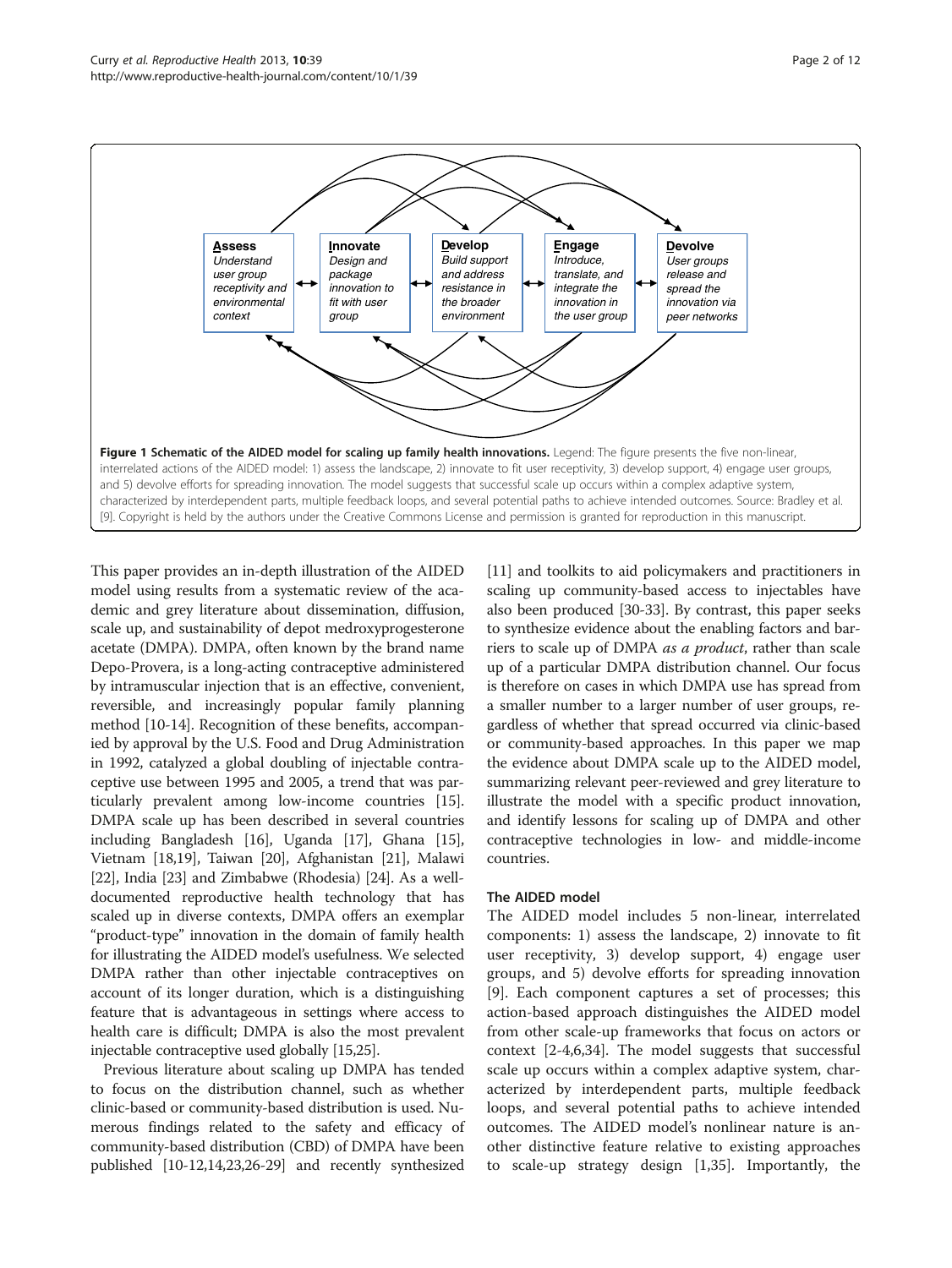AIDED model was developed with groups (e.g., organization or community) as its unit of analysis and mechanism of spread, in contrast to prior scale-up studies of individual behavior change [\[36-38](#page-11-0)].

The ASSESS component refers to assessment of the broad landscape within a potential user group , including the needs and wants of the user community, its absorptive capacity, and the political, economic, legal/regulatory, technological and social conditions within its internal and external environment. The INNOVATE component includes designing, re-designing, and packaging an innovation so that the innovation is acceptable and perceived as advantageous by potential user groups in their specific context or environment. These processes of designing, re-designing, and packaging the innovation are aimed at achieving 'fit' between the innovation and the user group. In the DEVELOP component, attention is directed to fostering enabling relationships, environments and networks among partners that can support and facilitate spread of the innovation. Although engagement occurs throughout the process of dissemination and diffusion, the ENGAGE component involves the specific tasks of introducing the innovation from outside the user group to inside the user group, translating the innovation so that user groups can assimilate the new information, and integrating the innovation into the routine practices and social norms of the user group. Finally, the DEVOLVE component involves the initial user groups releasing and spreading the innovation for its reintroduction in new user groups within their peer networks. These user groups and their networks replicate and release the innovation (in adapted and potentially failed forms) in the way they see most appropriate. The AIDED model is both descriptive of common features of successful innovation spread, and prescriptive of processes that should be considered by those wishing to facilitate scale up.

## Methods

We conducted a systematic review of the literature on the scale up and sustainability of DMPA in low- and middleincome countries. We searched 11 electronic databases including MEDLINE, CINAHL, EMBASE, Web of Science (Science Citation Index and Social Science Citation Index), PsycINFO, Global Health, EconLit, CSA Multi-Search (International Bibliography of the Social Sciences, Social Services Abstracts, and Sociological Abstracts). We included any literature published since the earliest date initialed in each database up to the January 2013 search date. The keywords used to search for articles related to DMPA were medroxyprogesterone acetate, injectable medroxyprogesterone, injectable medroxyprogesterone acetate, DMPA, Depo-, Depo Provera, Depo-Provera, Depo-Provera contraceptive, and Depo-SubQ Provera

104. The keywords used to search for articles related to scaling up were replication, scale up, sustainability, diffusion, dissemination, take up, innovation, diffusion of innovation, technology transfer, information dissemination, acculturation, assimilation, fidelity, and uptake. We used two questions to determine if an article fit our study objective of identifying factors associated with DMPA scale up:

- (i) Does the paper specifically address factors related to an increase in the number of individual DMPA users within a given group or community?
- (ii)Does the paper specifically address factors related to the diffusion, dissemination, or scale up of DMPA use from one geography to another (e.g., from village to village, or province to province)?

If the answer to either question (i) or question (ii) was affirmative, the paper was included in our sample. We did not set any minimum criteria for the scope or scale of scale up. We included cases in which DMPA was introduced to end user groups for whom DMPA was new, whether such expanded delivery occurred through task shifting (e.g., from clinic-based providers to community-based health workers) or a first-time introduction of DMPA into a country or health system.

The searches yielded an initial sample of 284 unique articles after eliminating duplicates (Figure [2](#page-3-0)). We screened the abstracts of all articles in this initial sample  $(n = 284)$ . An article was excluded at the abstract screening stage if it did not address spread of DMPA as an injectable contraceptive as its primary topic  $(n = 218)$  or if it did not discuss the scale up or sustainability of DMPA  $(n = 37)$ . We then reviewed the full text of the articles retained following abstract screening  $(n = 29)$ . At the full text screening stage, an article was excluded if: (1) it was superficial in its discussion and/or did not provide empirical evidence about the scale up or sustainability of  $DMPA(n = 7)$ ; (2) it did not address scale up or sustainability of DMPA  $(n = 5)$ , did not address spread of DMPA as an injectable contraceptive as its primary topic  $(n = 3)$ , did not address low- or middle-income countries  $(n = 3)$ ; or (3) the full text of the article was not available online  $(n = 1)$ . Following the full text screening, 10 articles were retained for data extraction and analysis.

The grey literature searches targeted the publications/ resources databases and websites of the World Health Organization (WHO), the United Nations Children's Fund (UNICEF), the United Nations Development Programme (UNDP), the United Nations Population Fund (UNFPA), the World Bank, the African Development Bank, the Inter-American Development Bank, and the Asian Development Bank. We also reviewed the project reports published by major international aid organizations [e.g., the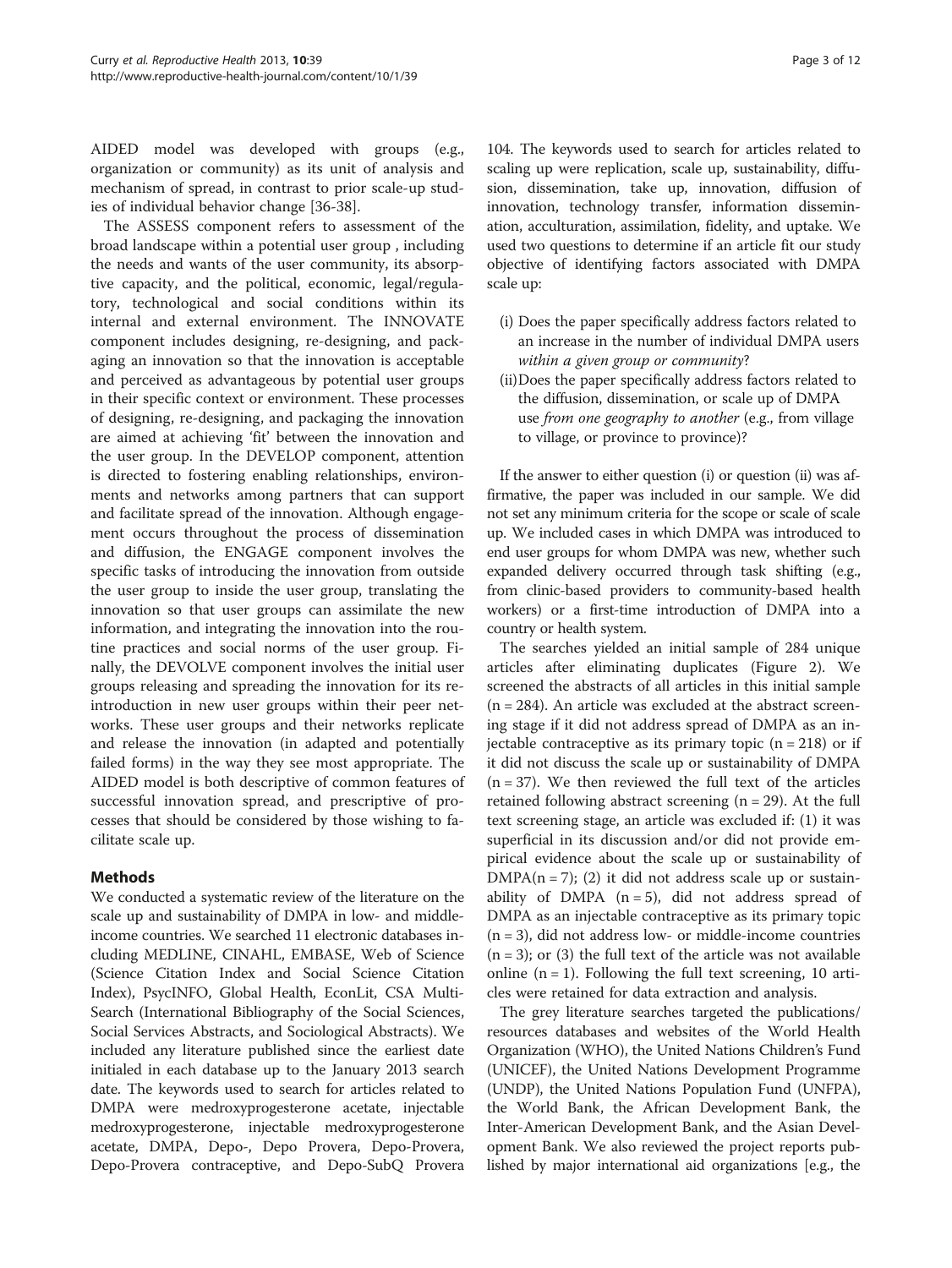<span id="page-3-0"></span>

United States Agency for International Development (USAID), the Canadian International Development Agency (CIDA), and the Department for International Development (DFID)]. Due to the large volume of hits generated from these web site searches, the titles of all hits were screened first. If a document appeared relevant on the basis of its title, the full text was reviewed using the same exclusion criteria as applied to the academic literature. Finally, we conducted purposeful searches using the same general approach for cases widely recognized as major DMPA implementation initiatives. This process resulted in 9 documents that addressed the scale-up and/or sustainability of DMPA in low- and middle-income countries. Although some characteristics relevant to scale up differ between clinic-based provision and CBD of DMPA, as our focus was on scaling up DMPA as a product innovation rather than scaling up a specific delivery method, we chose to include both delivery methods in this review in order to identify common elements and extract as much information as possible from the limited published literature.

Data extraction from the final sample of academic articles  $(n = 10)$  and grey literature documents  $(n = 9)$  was conducted independently by two research team members using a pre-established data extraction form. For each article, the data extraction process identified the study design, geographic location, and key findings related to scale up and sustainability of DMPA use. Differences in preliminary data extraction results were harmonized through discussion between the two team members to arrive at a final set of factors influencing the success of DMPA scale up and/or sustainability. Findings were then iteratively grouped into categories of enabling factors and barriers to scale up and/or sustainability, with disagreements resolved through negotiated consensus between the two team members.

After the final list of enabling factors and barriers was established, two team members mapped these scale-up determinants to the five components of the AIDED model (ASSESS, INNOVATE, DEVELOP, ENGAGE, and DEVOLVE). The mapping was conducted by comparing each enabling factor or barrier against the definitions of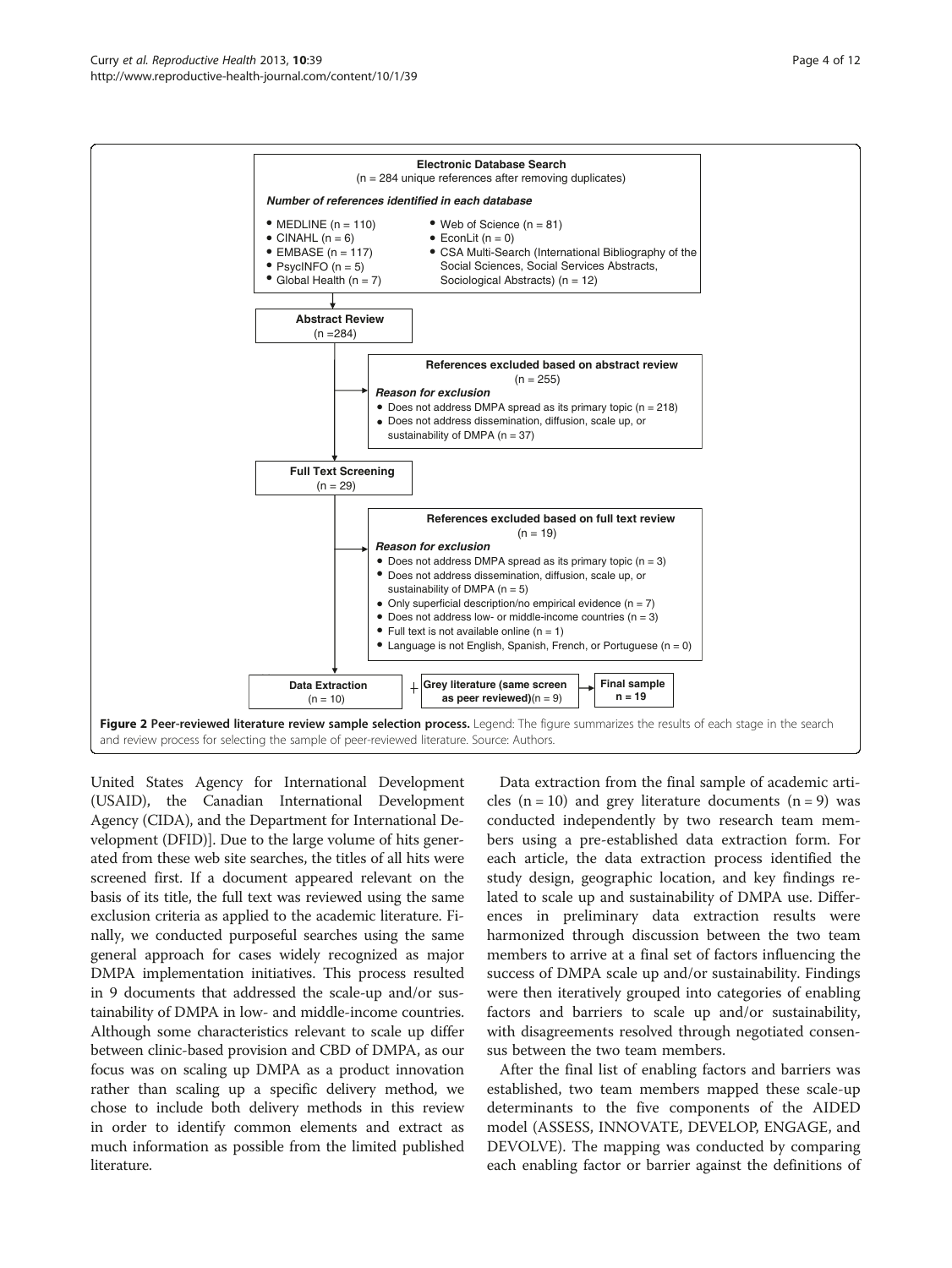the five components to determine if it fit into one or more parts of the AIDED model. For example, the enabling factor of "ensuring fit with cultural norms" was mapped to both the ASSESS and INNOVATE components because ensuring fit with cultural norms requires identifying the extant norms (an aspect of assessment) and then tailoring the product to be acceptable within those norms (an aspect of innovation design and packaging). This process preserved the potential for an enabling factor or barrier not to match the definition of any of the five components. Disagreements between the two team members were resolved through negotiated consensus.

### Results

The final sample of 19 sources (10 academic articles and 9 grey literature documents) included studies representing a wide range of geographies and methodologies (Table 1).

Table 1 Characteristics of final literature sample ( $n = 19$ sources)

|                                                            | # of sources   |
|------------------------------------------------------------|----------------|
| Methodology                                                |                |
| Qualitative interview, focus groups or observations        | 5              |
| Cross-sectional interviews, questionnaires or chart review | 3              |
| Pre-post intervention without comparison group             | 3              |
| Literature review or commentary                            | $\mathfrak{D}$ |
| Simulation modeling                                        | 1              |
| Mixed methods                                              | 3              |
| Methods not described                                      | $\mathfrak{D}$ |
| Geographic area                                            |                |
| Uganda                                                     | 3              |
| Thailand                                                   | 2              |
| Afghanistan                                                | 1              |
| Ghana                                                      | 1              |
| India                                                      | 1              |
| Indonesia                                                  | 1              |
| Madagascar                                                 | 1              |
| Malawi                                                     | 1              |
| Philippines                                                | 1              |
| Taiwan                                                     | 1              |
| Viet Nam                                                   | 1              |
| <b>Zambia</b>                                              | 1              |
| Zimbabwe (Rhodesia)                                        | 1              |
| Multiple countries (e.g., literature review)               | 3              |
| <b>Administration of DMPA</b>                              |                |
| Community-based administration                             | 13             |
| Clinic-based administration                                | 6              |
|                                                            |                |

These studies examined DMPA programs from 13 unique countries; 3 studies included multiple countries. Among the literature from which we extracted data, 5 of the studies used qualitative methods, such as in-depth interviews, focus groups, or observations, 3 sources presented findings from pre/post interventional studies, 3 used mixed methods (in which literature reviews and quantitative analyses were supplemented by key informant interviews), 3 were cross-sectional, 2 were literature reviews or commentaries, and 1 involved time-series modeling. Two of the papers failed to report their methodologies (Table 1).

The data extraction process identified 15 enabling factors and 10 barriers to dissemination, diffusion, scale up, and/or sustainability of DMPA, all of which were mapped to one or more of the AIDED model components. The ASSESS, DEVELOP, and ENGAGE components of the AIDED model had the largest number of factors and barriers mapped to them (Tables [2](#page-5-0) and [3\)](#page-5-0). In the following section, we summarize the factors (or key activities) and barriers identified in the literature as they relate to each component of the AIDED model, and provide illustrative examples for each. We present four general lessons characterizing the scale up of DMPA that may also have relevance for scale up of other family health innovations in low- and middle-income countries.

### Assess

In the literature we reviewed, enabling factors that were mapped to the ASSESS component included conducting broad landscape and stakeholder assessments from community to international levels  $(n = 6)$ , dialogue with the community at early stages to understand cultural and religious norms relevant to contraception and family planning  $(n = 5)$ , piloting to determine feasibility in the particular context  $(n = 3)$ , creating structures to ensure use of assessment findings through implementation and scale up  $(n = 1)$ , and identifying potential sources of resistance  $(n = 1)$ .

Three barriers to scale up were mapped to the ASSESS component: misaligned government policies (e.g., favoring provision of contraceptives by medical personnel)  $(n = 1)$ , opposition by medical professionals  $(n = 1)$  and social and cultural norms and dynamics  $(n = 2)$ . A landscape assessment might have identified and addressed such barriers early in the process, ultimately facilitating scale up.

The process of conducting a comprehensive baseline assessment was described as critical to the introduction of DMPA as part of a package of family planning interventions in Vietnam [\[18\]](#page-10-0). In 1994, guided by the Strategic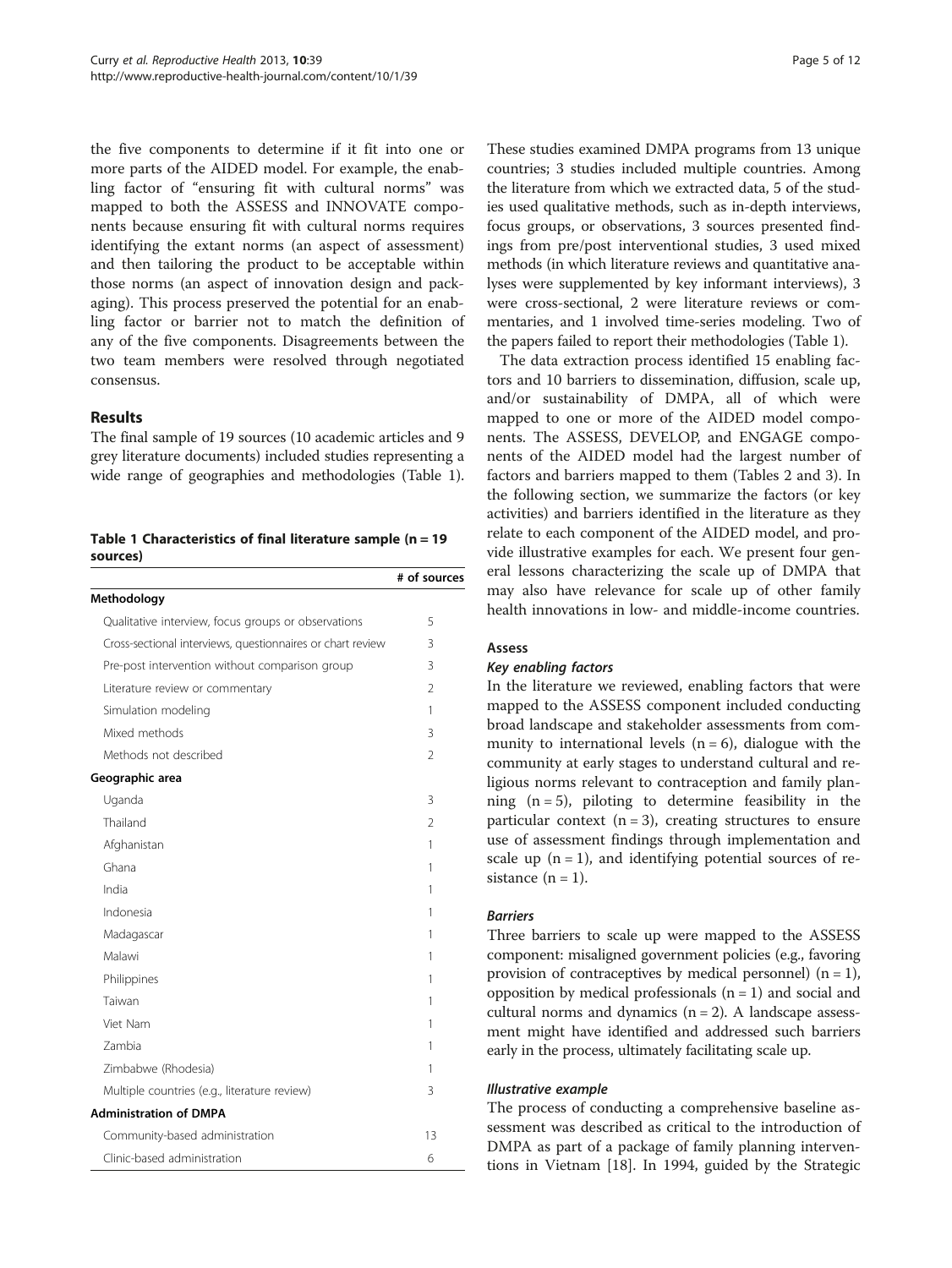## <span id="page-5-0"></span>Table 2 Enabling factors for the dissemination, diffusion, scale up, or sustainability of DMPA by AIDED model components

| <b>Enabling factor</b>                                                                                                                                                                                                                              | # sources<br>citing factor | AIDED model component(s) to<br>which factor was mapped |
|-----------------------------------------------------------------------------------------------------------------------------------------------------------------------------------------------------------------------------------------------------|----------------------------|--------------------------------------------------------|
| Development of delivery system supports (training of health workers/field motivators,<br>creation of training manuals or checklists, supply chain improvements, recruitment of<br>women, chart tracking)                                            | 10                         | Develop                                                |
| Tailoring innovation to existing system capacity (community-based distribution systems<br>already in place, women in community health worker roles, other existing program<br>infrastructure (e.g., well-baby clinics, current supply chain flows)) | 9                          | Innovate, Devolve                                      |
| Landscape or stakeholder assessment                                                                                                                                                                                                                 | 6                          | Assess                                                 |
| Collaboration with stakeholders to identify or create supportive structures in the economic,<br>political and technological spheres                                                                                                                 | 6                          | Assess, Develop                                        |
| Use of social networks                                                                                                                                                                                                                              | 5                          | Devolve                                                |
| Dialogue with community at early stages                                                                                                                                                                                                             | 5                          | Assess, Engage                                         |
| Effective education through social marketing regarding risks and instructions (including<br>community input)                                                                                                                                        | 4                          | Develop, Engage                                        |
| Piloting to determine feasibility                                                                                                                                                                                                                   | 3                          | Assess                                                 |
| Innovation design features (e.g., injectable at 3 month intervals)                                                                                                                                                                                  | 3                          | Innovate                                               |
| Ensuring 'fit' with cultural norms (e.g., allowing women to take injections in strict<br>confidence without being observed)                                                                                                                         | 3                          | Assess, Innovate                                       |
| Use of data to improve program performance                                                                                                                                                                                                          | 3                          | Engage                                                 |
| Nationalistic messaging (e.g., population control)                                                                                                                                                                                                  | 2                          | Develop                                                |
| Adherence to religious norms (e.g., support of leaders)                                                                                                                                                                                             |                            | Innovate, Develop, Engage                              |
| Identifying potential sources of resistance, such as from the professional medical<br>community                                                                                                                                                     | $\overline{1}$             | Assess                                                 |
| Creating structures to ensure use of assessment findings through implementation and scale<br>up (e.g., the same individuals that conducted the assessment remained involved<br>throughout the process of scaling)                                   |                            | Assess                                                 |

# Table 3 Barriers to the dissemination, diffusion, scale up, or sustainability of DMPA by AIDED model components

| <b>Barrier</b>                                                                                                                                                         | # sources<br>citing factor | AIDED model component(s) to<br>which factor was mapped |
|------------------------------------------------------------------------------------------------------------------------------------------------------------------------|----------------------------|--------------------------------------------------------|
| Lack of system capacity (e.g., delivery or administrative challenges, lack of equipment, supply<br>chain stock-outs due to mismanagement, staff burden)                | 5                          | Innovate, Develop                                      |
| Rural nature of program areas (e.g., difficulties in maintaining supply chain or human<br>resource levels)                                                             | 5                          | Devolve                                                |
| Inadequate resources for scaled-up activities                                                                                                                          | 4                          | Devolve                                                |
| Competing alternatives (e.g., other types of family planning products such as condom,<br>diaphragm, or pill)                                                           | 3                          | Develop                                                |
| Misaligned government policies and priorities (e.g., preference for HIV/AIDS projects, longer<br>acting methods, or provision of family planning by medical personnel) | 3                          | Assess, Develop, Devolve                               |
| Data collection challenges (e.g., insufficient contact between front line and supervisors, front<br>line failure to understand tools, follow-up challenges)            | 3                          | Develop                                                |
| Social or cultural norms (e.g., male dominance or power, elder family member objections,<br>general concerns about fidelity and family size)                           |                            | Assess, Innovate, Engage,                              |
| Lack of knowledge or awareness (e.g., inadequate counseling or patient education, lack of<br>patient-centered care, limited information sharing)                       |                            | Develop, Engage                                        |
| Opposition by medical professionals                                                                                                                                    |                            | Assess, Engage                                         |
| Lack of ongoing stakeholder support (e.g., key leaders left after pilot phase)                                                                                         |                            | Devolve                                                |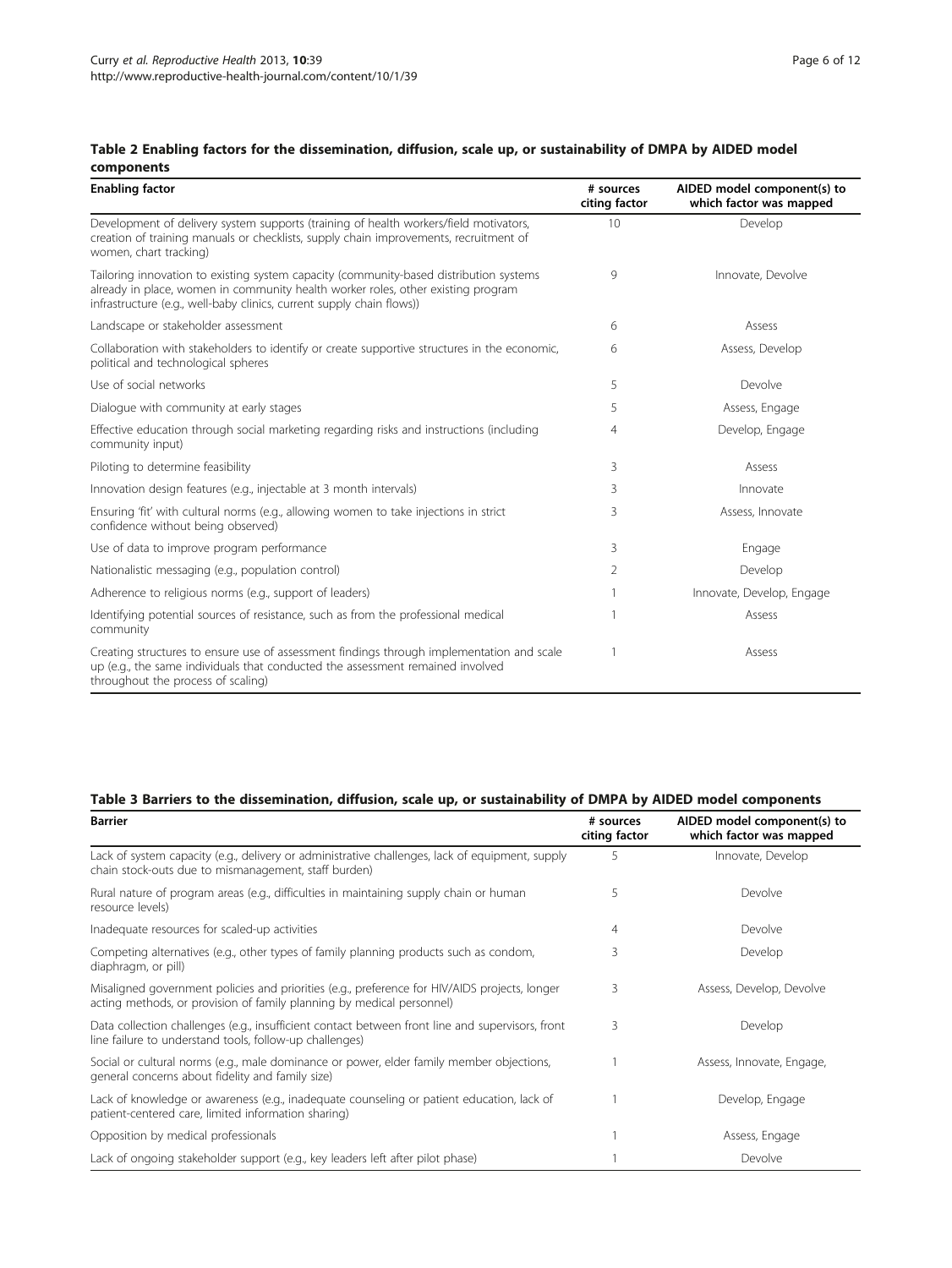Approach to Contraceptive Introduction sponsored by the World Health Organization [[39\]](#page-11-0), the Vietnamese government alongside several international partners began the intervention planning process with a participatory needs assessment, carried out by the Ministry of Health, the National Committee of Population and Family Planning, and the Vietnam Women's Union. The purpose of the assessment was to determine the suitability and need for contraceptive introduction within a larger initiative to strengthen quality of care in the service delivery system. A dissemination workshop followed in 1995, in which stakeholders reviewed and approved the assessment findings; the pilot intervention began in 1996. Though time intensive, this process served to generate consensus on a dual goal: to improve quality while successfully introducing DMPA to broaden the range of contraceptive choices for women. Individuals who had participated in the strategic assessment were subsequently involved in the design and management of the pilot studies, ensuring continued responsiveness to the issues identified through the assessment. This core team also became the resource team to provide supervision, guidance and mentoring in scale up efforts, as the project grew in scale from 4 to 21 provinces (DMPA is now available in all 64 provinces). In addition to the national level process, tailored, focused assessments were carried out to inform implementation at the local level. Situational analysis was conducted at each of the four pilot sites before implementation; findings were used to improve client flow, logistics and infection control practices at the sites.

### Innovate

In the literature we reviewed, enabling factors mapped to the INNOVATE component included tailoring the innovation to the existing system capacity, such as infrastructure for well-baby clinics and existing supply chain flows  $(n = 9)$ , creating innovative design and packaging features  $(n = 3)$ , ensuring 'fit' between design and sociocultural norms  $(n = 3)$ , and tailoring innovations to suit current system capacity  $(n = 9)$ . In general, design features for a product innovation include how the product will be delivered to end users. In the case of DMPA, the ability for a woman to receive DMPA injections every three months without a daily or pericoital regimen, and usually in a private room without others being aware of her contraception use, were critical characteristics of the product that enabled scale up in several low-income contexts. These features figure prominently in the marketing of DMPA and stand in contrast to other types of contraceptive products, such as oral pills or condoms, that are more likely to be observed by or require negotiation with other household members.

### **Rarriors**

Two barriers identified in the literature mapped to the INNOVATE component: lack of system capacity for DMPA distribution (e.g., delivery or administrative challenges, lack of equipment, supply chain stock-outs due to mismanagement, staff burden)  $(n = 5)$  and social and cultural norms and dynamics  $(n = 1)$ .

Illustrations of the design, redesign, and packaging of DMPA were highly diverse across the case reports. In one case report from Rhodesia (now Zimbabwe), for instance, the degree of 'fit' with cultural and religious norms was defined as a key element. These norms were manifest in a strong taboo against women controlling fertility, with men exercising dominance over women's reproductive choices out of a desire to control family size and ensure marital fidelity. DMPA's injectable form allowed 'fit' despite these norms. Administered every 3 months, DMPA enabled women to receive the injection in strict confidence, allowing women to navigate the traditions of patriarchal authority without creating friction in their own relationships [[24](#page-11-0)]. The "private acceptors," as the literature refers to them, were married women who used DMPA without consent or knowledge of husbands. This confidential use was facilitated by mobile well-baby clinics that also supplied contraceptives and an approved system of bookkeeping that allowed private acceptors' records to be segregated from others to ensure confidentiality. The scale up of DMPA in Zimbabwe (Rhodesia) was substantial; between 1994 and 2006, the proportion of women choosing injectables for contraception rose from 3% to 10% [[15](#page-10-0)].

The importance of the messaging aspect of the innovation's design was illustrated in the experience of Afghanistan. In addition to detailed information on effectiveness and safety, quotations from the Quran (the holy book of Islam) on the value of birth spacing and breastfeeding were included in the packaging of DMPA. Each quotation was approved by religious leaders known as *mullahs* to allow women to feel that their contraceptive choice was endorsed by the religious structures in the community. Program staff identified the increased social acceptability provided by this kind of packaging as a factor in scale up of DMPA. Overall, the absolute number of women using DMPA doubled and the proportion of women in target groups using DMPA increased from 14% to 40% [\[21](#page-11-0)].

# Develop

In the literature we reviewed, enabling factors mapped to the DEVELOP component included the development of delivery system supports  $(n = 10)$ , collaboration with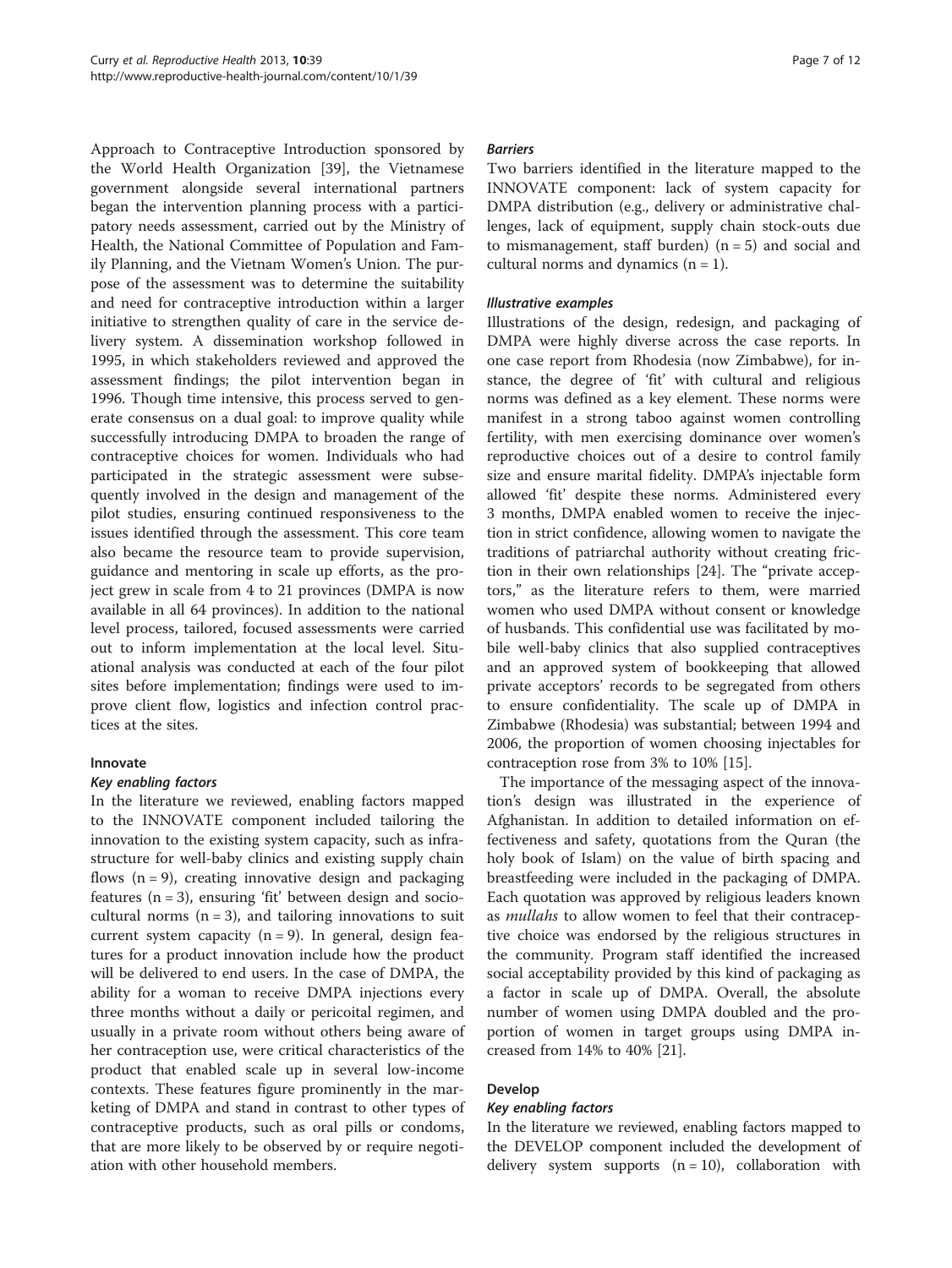stakeholders to identify or create supportive structures in the economic, political and technological spheres  $(n = 6)$ , effective education through social marketing  $(n = 4)$  and nation-building messaging about DMPA's value  $(n = 2)$ .

### **Barriers**

Five barrier were related to the DEVELOP component, suggesting the importance of directing attention during development efforts to potential impediments. These included lack of system capacity  $(n = 5)$ , competing alternatives for political or consumer attention  $(n = 3)$ , misaligned government policies and priorities  $(n = 3)$ , data collection challenges  $(n = 3)$  and lack of knowledge/ awareness  $(n = 1)$ .

Investment in building and strengthening relationships was common to programs that reported success in scaling up. In Uganda, substantial outreach and advocacy efforts included leadership from the Ministry of Health (MOH) and its non-governmental organization (NGO) allies; these efforts have been fully catalogued in an advocacy guide [\[32](#page-11-0)]. In this case, the development of cooperative partnerships between the public and private sector required particular attention to the political climate including key decision makers and influential stakeholders, as well as flexibility to adapt to unforeseen shifts in the political environment. This required MOH and NGO partners to develop clear role definitions for all involved; it was agreed that the public sector would be the primary implementer, with the private sector organizations providing mainly technical assistance. This division of labor facilitated scale up and sustainability as the functions were largely detached from transient funding agendas. Together, both the public and private sectors also undertook "continuous community sensitization" efforts, which aimed at creating awareness and educating the community as to the availability of DMPA [\[17\]](#page-10-0).

In addition to developing cooperative environments amongst stakeholders, building systems capacity that can support the innovation's scale up also emerged as an enabling factor. For instance, in Vietnam, where the introduction of DMPA was framed as a quality improvement effort, new management and supervisory practices were introduced before the launch of the intervention, and included management information tools such as a logbook for clients to record side effects and other information. This required substantial investment in training program staff across the system, from the MOH to provinces, individual providers and field motivators. The program adopted a philosophy and practice of supportive supervision (in contrast to inspection and attainment of quotas), which included managers discussing service implementation and problem solving with providers [\[18](#page-10-0)].

In India, a USAID-sponsored project introduced in 2003 aimed to scale up availability and access to DMPA in three provinces. The project relied on a private-sector distribution strategy using well-regarded obstetricians and gynecologists to stress the effectiveness and safety of DMPA; however, program managers described the lack of public sector support as being an impediment to success. Specifically, the absence of government endorsement of DMPA in the public sector slowed the pace of growth of the overall market. Not only did the absence of the product from the public health system affect volumes, but as a result some private providers and marketers may have taken a very cautious approach to adopting DMPA themselves [\[23\]](#page-11-0).

In Zambia, training was essential to making providers more confident about and comfortable with administering DMPA and managing side effects and complications. One of the training approaches involved a popular kit with an innovative system that categorized clients according to lifestyle and then identified the family planning methods that would most likely meet their specific needs. The Central Board of Health recently described this model of profiling clients as a best practice, calling attention to its benefit of grouping clients by needs rather than providing a generic overview of various contraceptive methods [\[40\]](#page-11-0). Between 1992 and 2001– 2002, injectable use (both Noristerat and Depo-Provera) increased from 0.1% to 4.5%; Depo-Provera was found to be particularly popular and was finally approved for use in the country in 2004 [\[40\]](#page-11-0).

### Engage

In the literature we reviewed, enabling factors mapped to the ENGAGE component included: dialogue with community at early stages and throughout implementation  $(n = 5)$ , effective education through social marketing  $(n = 4)$ , use of data to improve program performance  $(n = 3)$  and compatibility with religious norms  $(n = 1)$ .

Three barriers related to the ENGAGE component were identified. They included social and cultural norms and dynamics  $(n = 1)$ , lack of knowledge and awareness on the part of the community  $(n = 1)$ , and opposition by medical professionals  $(n = 1)$ .

In Afghanistan, local *mullahs* were engaged by program staff to carry the DMPA innovation into the community, where the *mullahs* ultimately grew to play a central role in contraceptive education [[21\]](#page-11-0). Through prolonged and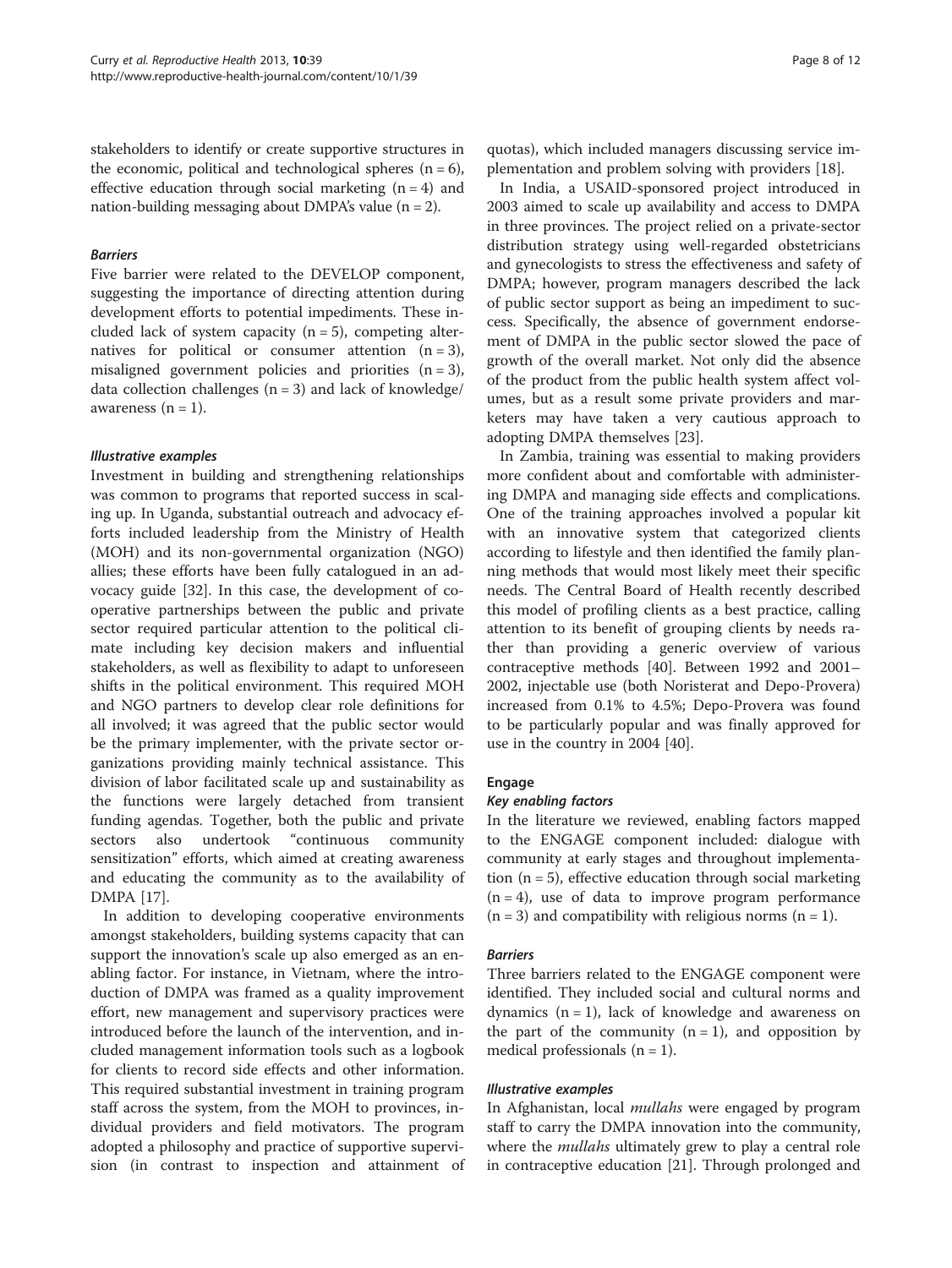candid discussions, all 37 mullahs in the three focal areas accepted the presence of modern birth control (of which DMPA was one option) for the purposes of birth spacing. While their initial role had been to approve DMPA packaging, the mullahs soon began preaching about the benefits of injectables at Friday morning prayers. The involvement of these community leaders, all of whom were men, provided additional means by which to inform women of risks and benefits and the injectables' instructions. The close and visible participation of mullahs in contraceptive education was reported as one of several key factors in scale-up success.

At the time of the family planning intervention in Vietnam [[18](#page-10-0)], health care providers had historically been paternalistic in their approach to patient care, particularly in the realm of contraception; this orientation was reinforced by the health care system. The family planning initiative required a major shift in these provider norms toward a patient-centered model of care in which a woman's autonomous decision regarding contraception was supported. This shift required medical professionals to facilitate patient choice through sharing comprehensive information, and practicing informed consent. These changes were encouraged by supervisors and supported with revised patient education materials for clients stressing voluntary choice. A related feature of the program was aimed at increasing community involvement in health care service planning. Pilot sites were encouraged to seek views of clients and community and to respond to them through action plans and follow up activities; the degree of involvement was monitored and reinforced through quality of care indicators.

Engaging community leaders proved valuable in the introduction of injectables in Ghana and Vietnam [\[15](#page-10-0)]. The Navrongo Initiative in Ghana, for example, worked with local opinion leaders and existing men's and women's social networks in order to garner community acceptance for modern family planning. Regular community gatherings were held at which influential elders endorsed health care action committees and publicly encouraged open communication around reproductive health. This form of engagement employed by the Navrongo Initiative team was identified as central to increases in women choosing injectable forms of contraception offered by community providers [[15\]](#page-10-0). The role of patient counseling and one-on-one engagement with target users has proven particularly critical in scaling up DMPA. In part, this finding reflects the welldocumented side effects of DMPA (e.g., menstrual irregularities including amenorrhea) that many women may find worrisome and which ultimately cause some to discontinue use. Additional benefits of counseling patients extend beyond awareness of side effects. In Vietnam, for instance the DMPA program also resulted in greater attention to clients' privacy and enhanced recognition of patient informed choice [[18](#page-10-0)].

### Devolve

In the literature we reviewed, enabling factors mapped to the DEVOLVE component included providing adequate supports such as staff training and clinic space  $(n = 9)$  and using peer social networks  $(n = 5)$ .

### *<u>Rarriers</u>*

Four barriers at this stage of the process included the rural nature of target program areas  $(n = 5)$ , inadequate resources for scaled-up activities  $(n = 4)$ , misaligned government policies and priorities  $(n = 3)$ , and lack of stakeholder support  $(n = 1)$ .

Social networks were reported as a key mechanism in the devolution of DMPA. In Rural Thailand [\[41](#page-11-0)], "conversational networks" and interpersonal influence were central to flow of information about family planning and contraceptive choice. Women discussed birth control with neighbors and friends during the course of daily activities (e.g., at the rice mill, the communal well, in the fields). These interactions occurred across age and generation boundaries; however, class and status boundaries were less permeable and information was less likely to be shared across these groups. Furthermore, contraceptive method dominance varied widely between neighboring villages, suggesting that the interlocking networks within a village may make villages less amenable to information from external sources.

In some circumstances, external supports facilitated the devolution process. For instance, in Vietnam [\[18](#page-10-0)], substantial attention was directed at supporting scale up of the four pilot programs. Resources from international donor partners and the national government were used to develop a modular toolkit as a guide to adapting and implementing the innovation. Developers of the guide anticipated it would be useful for subsequent sites, yet also expected there would need to be some adaptation to 'fit' local contexts. The kit included a comprehensive enumeration of core implementation steps from establishing a task force and conducting situational analysis to identifying appropriate sites through to quality improvement activities.

## **Discussion**

This systematic review of existing empirical and grey literature identified a limited number of publications of use in understanding the process of successful dissemination, diffusion, scale up, and sustainability of DMPA in low- and middle- income countries. The results illustrate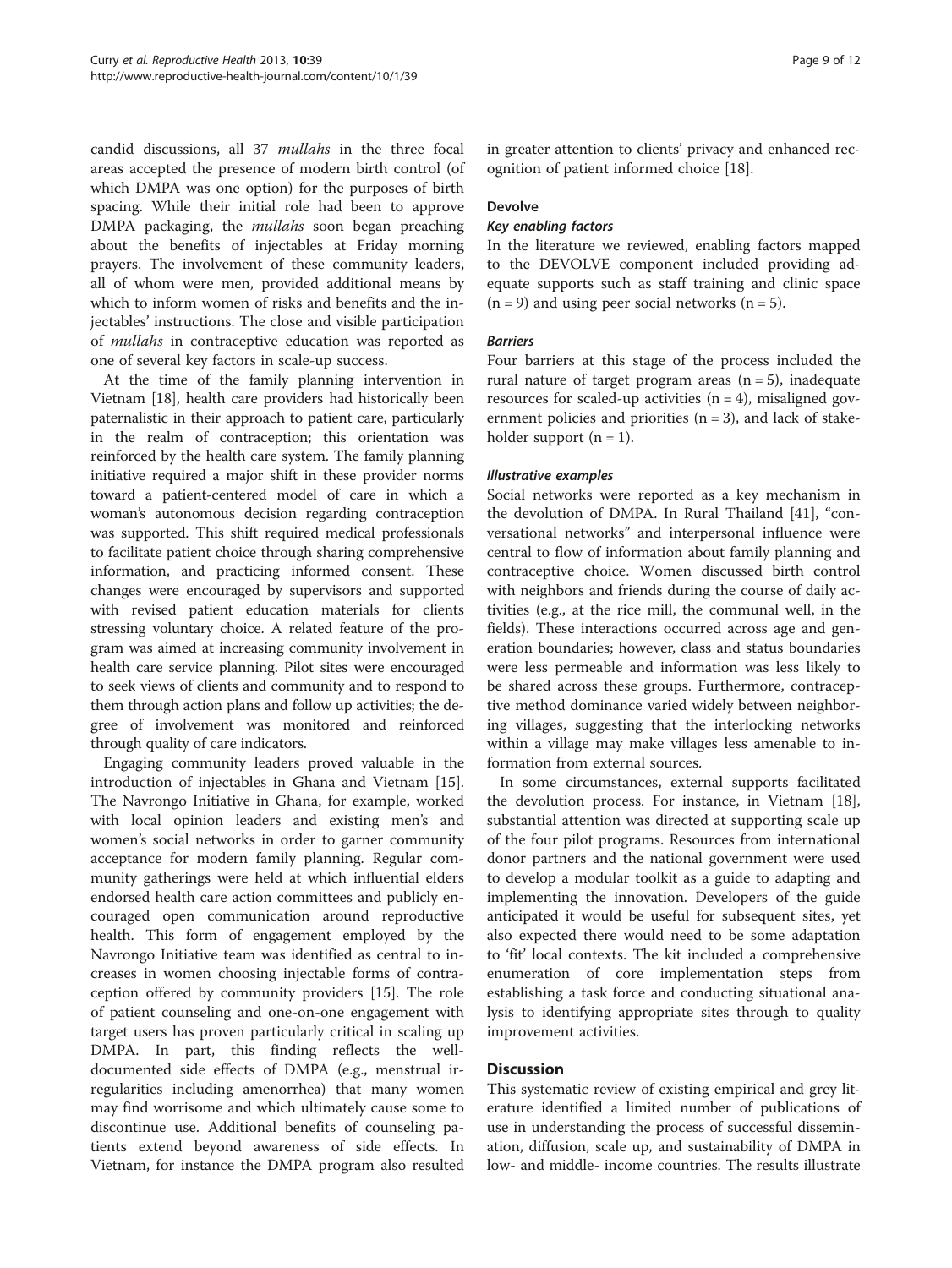in detail the AIDED model of scale up of family health innovations. Several general lessons are suggested from the findings and may be applicable to the scale up of other family health innovations in low- and middle- income countries.

First, the design and packaging of innovations should be broadly conceived and iteratively refined in order to ensure 'fit' with end user groups. Attributes of innovation design and packaging are diverse in nature and form; they may include physical properties as well as psychological or emotional aspects of messaging. Taken together, these highly diverse attributes determine the degree to which the innovation will 'fit' the needs and wants of the desired user group. Particularly in family planning, where the role of cultural and religious context is paramount [[42\]](#page-11-0) and confidentiality around product use can be critical to innovation adoption, deep understanding of the potential user group is central, and is acquired through an iterative process of assessment and engagement. This understanding must be manifest in the design and packaging of the innovation, including the potential need for refinement as scale up unfolds. In the case of the introduction of DMPA in Zimbabwe, understanding cultural norms such as male dominance of sexual relationships and family planning directly informed the design of features to enable women to use DMPA without the knowledge of their husbands [\[43](#page-11-0)]. Importantly, design and packaging of an innovation does not happen in isolation or at single, bounded point in time but is rather highly iterative in nature. For instance, as in Afghanistan, the act of engaging opinion leaders (such as religious leaders) can include involving them in packaging and messaging to ensure that qualities of the innovation are compatible with norms.

Second, innovations should be embedded in existing programs and delivery systems; this requires attention to, and sometimes investment in, both structural and managerial capacity. The embedding of the innovation within existing systems was commonly described as a core principle, even when investment in developing systems capacity to support the integration of the innovation may be required [\[17,](#page-10-0)[44,45\]](#page-11-0). Particularly in cases of CBD of DMPA [\[46\]](#page-11-0), the development of adequate managerial capacity has proven to be essential for quality and efficiency, for instance in order to ensure injections are being given safely, the supply chain is maintained, and strict confidentiality is preserved. Similarly, structural features of the delivery system can maximize 'fit' and therefore increase the likelihood of scale up. In Zimbabwe (Rhodesia), having women (rather than men) deliver injections in non-clinic settings such as well-baby clinics and markets allowed women to use DMPA without the knowledge of others. Systematic assessment of delivery system capacity and harmonization

as feasible, particularly where financial and technical capacity is limited, is essential [\[46](#page-11-0)].

Third, anticipating and managing resistance from a variety of constituencies both inside and outside the target user groups is a critical activity throughout the scale-up process. The constituencies affected by the introduction of the innovation may be highly diverse (e.g., medical professionals in Vietnam and husbands and mothers-in-law in Zimbabwe (Rhodesia)). While the interests and beliefs of some stakeholders are likely to be known in advance of the introduction of an innovation, others may only be identified through the assessment process. Nevertheless, resistance must be anticipated and managed on multiple fronts and throughout the scale-up process. Strategies for addressing resistance may be applied in the innovation design and packaging (e.g., the case of Afghanistan), the development of the environment (e.g., the case of Uganda), and in processes of engagement (e.g., the case of Vietnam). Early and sustained engagement of health officials from all levels can mitigate such resistance; local core teams or 'resource teams' are a potentially effective mechanism for engagement [\[18](#page-10-0)].

Fourth, diffusive spread beyond the initial group is enabled by existing networks within the user groups, and may require diverse and continuing support from external entities. The power and potential of existing peer networks was leveraged in several cases we reviewed [[18,](#page-10-0)[41,47\]](#page-11-0). The literature we reviewed suggested spread of family health innovations through peer networks might not require additional external resources. In one example from Vietnam, the external group that introduced the innovation was very deliberate in investing financial and human resources in the transfer of knowledge activities for scale up beyond the pilot sites. This took the form of a training kit that was intended to provide guidance about essential programmatic elements that could also be adapted for local context. In addition to knowledge transfer activities, external entities may also provide various financial and non-financial supports to strengthen or create new user group networks to facilitate spread [[18](#page-10-0)].

## Limitations

This study had several limitations. First, many of the articles in our sample did not describe all stages of the scale-up process in equivalent levels of detail. As a result, we were unable to disaggregate our analysis in terms of the scope, pace, or extent of scale-up in the cases we examined. Second, the sample included few quantitative studies; thus we were not able to evaluate the statistical associations between each identified factor and scale-up. Finally, as a systematic review of the academic and grey literature, this study does not include data that is unpublished, and therefore may over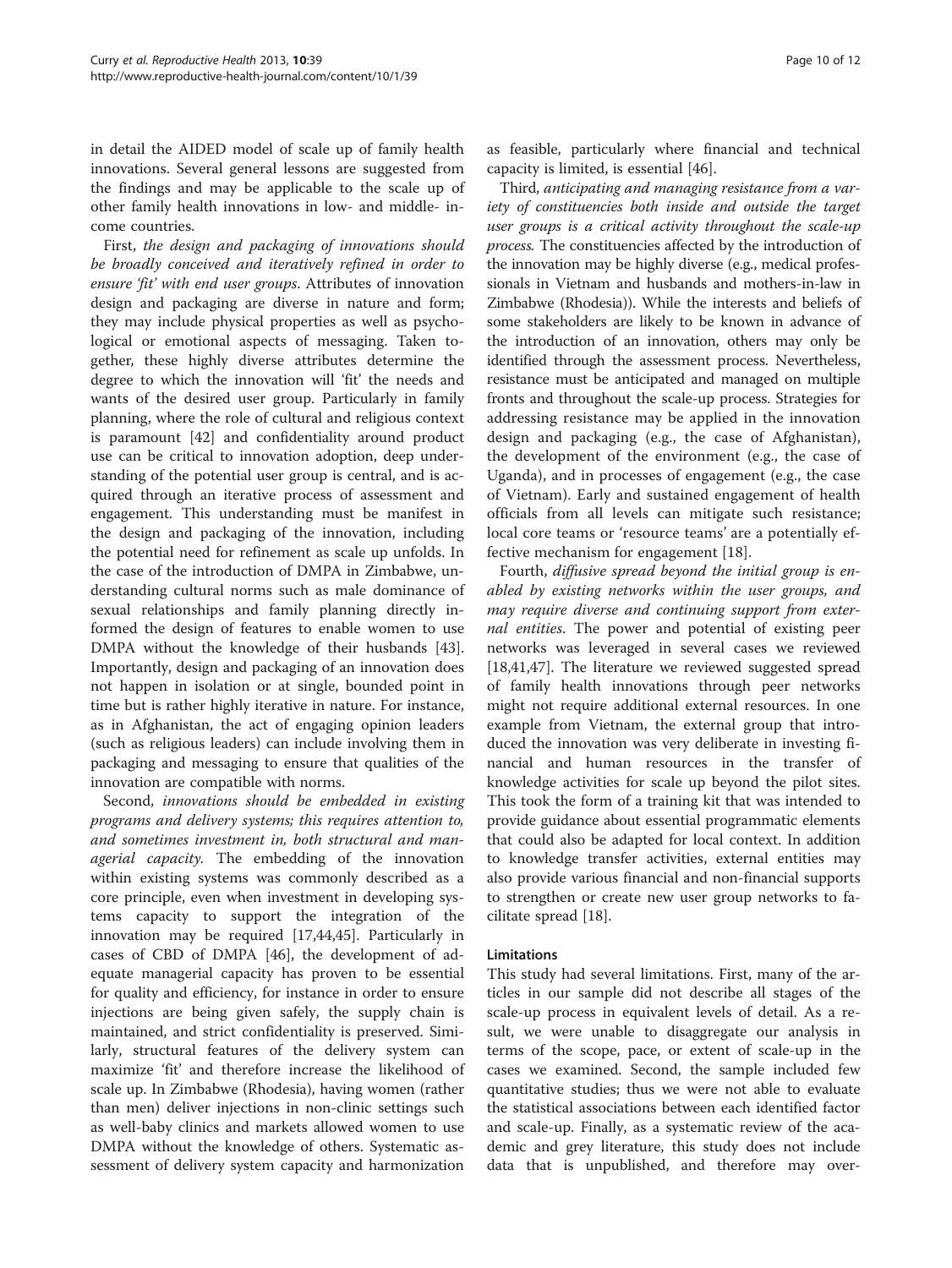<span id="page-10-0"></span>represent features of DMPA scale-up that can be measured and described more easily.

### Conclusion

Available empirical and grey literature about DMPA provides support, in varying degrees, for each of the 5 components of the AIDED model. An implication of our study is that rigorous evaluation of DMPA scale-up needs to continue and accelerate in order to support evidence-based programming in this area. An important area for future research would be to analyze the presence of the different AIDED model components according to the scope, pace, and extent of scale-up to determine whether more AIDED characteristics were present in projects that were scaled-up faster, implemented at greater scale, or sustained over a longer period of time. Another area for future research is the application of the AIDED model to the scale-up of different distribution systems for DMPA, specifically clinicbased versus community-based, to determine if particular AIDED model components are differentially represented across these distribution approaches. Future research should also specifically investigate the DEVOLVE component of the AIDED model with respect to DMPA scale-up, for which evidence was particularly limited in the literature we reviewed. There is a need to better understand how social networks facilitate the spread of DMPA use within and across end user groups and to document best practices to facilitate such diffusion. Further research on the concrete strategies by which front-line staff have devolved program management and leadership to the communities for the purposes of sustainable spread is also necessary, as this process is the least often reported in the literature.

Understanding facilitators and barriers to the scale-up of DMPA is useful, given the strong interest in the potential of DMPA in family health and growing evidence of the efficacy and safety of community-based distribution channels. This systematic synthesis of available literature highlights the critical importance of nuanced aspects of 'product-type' innovations in family health, as well as the importance of careful appraisal of the context in which the innovation is being introduced. More broadly, our investigation of the DMPA literature upholds the value of the AIDED model in understanding practical scale-up challenges in reproductive health and suggests that it may be a useful framework for public health practitioners seeking evidence-based guidance in scaling up an array of health interventions.

### Competing interests

The authors have no competing interests to declare.

### Authors' contributions

Conception and design of the study LC, LT, RPE, EB. Analysis and interpretation LC, LT, SWP, EC, EB. Drafting and critically revising the manuscript LC, LT, SWP, EC, RPE, EB. Final approval LT, LC, SWP, EC, RPE, EB. All authors read and approved the final manuscript.

### Acknowledgments

This work was supported by the Bill and Melinda Gates Foundation, grant number 18542.

Received: 15 February 2013 Accepted: 31 July 2013 Published: 2 August 2013

### References

- 1. Cooley L, Kohl R: Scaling up from vision to large-scale change: a management framework for practitioners. Washington, D.C: Management Systems International; 2006. [http://www.msiworldwide.com/files/scalingup](http://www.msiworldwide.com/files/scalingup-framework.pdf)[framework.pdf.](http://www.msiworldwide.com/files/scalingup-framework.pdf)
- 2. ExpandNet: Scaling up health innovations. [http://www.expandnet.net/home.htm.](http://www.expandnet.net/home.htm)
- 3. Simmons R, Brown J, Diaz M: Facilitating large-scale transitions to quality of care: an idea whose time has come. Stud Fam Plann 2002, 33:61–75.
- 4. Simmons R, Shiffman J: Scaling up health service innovations: a framework for action. In Scaling up health service delivery: from pilot innovations to policies and programmes. Edited by Simmons R, Fajans P, Ghiron L. Geneva: World Health Organization; 2007:1–30. [https://extranet.](https://extranet.who.int/iris/restricted/bitstream/10665/43794/1/9789241563512_eng.pdf) [who.int/iris/restricted/bitstream/10665/43794/1/9789241563512\\_eng.pdf](https://extranet.who.int/iris/restricted/bitstream/10665/43794/1/9789241563512_eng.pdf).
- 5. Subramanian S, Naimoli J, Matsubayashi T, Peters DH: Do we have the right models for scaling up health services to achieve the millennium development goals? BMC Health Serv Res 2011, 11:336.
- 6. Atun R, de Jongh T, Secci F, Ohiri K, Adeyi O: Integration of targeted health interventions into health systems: a conceptual framework for analysis. Health Policy Plan 2010, 25:104–111.
- 7. Greenhalgh T, Robert G, Macfarlane F, Bate P, Kyriakidou O: Diffusion of innovations in service organizations: systematic review and recommendations. Milbank Q 2004, 82:581–629.
- 8. Rogers FM: Diffusion of innovations. 5th edition. New York, NY: Simon & Schuster, Inc.; 2003.
- 9. Bradley EH, Curry LA, Taylor LA, Pallas SW, Talbert-Slagle K, Yuan C, Fox A, Minhas D, Ciccone DK, Berg D, Perez-Escamilla R: A model for scale up of family health innovations in low-income and middle-income settings: a mixed methods study. BMJ Open 2012(4):2. doi:[10.1136/bmjopen-2012-](http://dx.doi.org/10.1136/bmjopen-2012-000987) [000987](http://dx.doi.org/10.1136/bmjopen-2012-000987).
- 10. Hoke TH, Wheeler SB: Safety, feasibility, and acceptability of community-based distribution (CBD) of Depot medroxy progesterone acetate (DMPA) in Madagascar.; 2008. [http://www.k4health.org/sites/default/files/CBA2I%](http://www.k4health.org/sites/default/files/CBA2I%20Safety%2C%20Feasibility%2C%20Acceptability%20Report_Madagascar.pdf) [20Safety%2C%20Feasibility%2C%20Acceptability%20Report\\_Madagascar.pdf.](http://www.k4health.org/sites/default/files/CBA2I%20Safety%2C%20Feasibility%2C%20Acceptability%20Report_Madagascar.pdf)
- 11. Malarcher S, Meirik O, Lebetkin E, Shah I, Spieler J, Stanback J; Provision of DMPA by community health workers: what the evidence shows. Contraception 2011, 83:495–503.
- 12. Stanback J, Spieler J, Shah I, Finger WR, Expanding Access to Injectable Contraceptives Technical Consultation P: Community-based health workers can safely and effectively administer injectable contraceptives: conclusions from a technical consultation. Contraception 2010, 81:181-184.
- 13. Weil B, Krueger K, Stanback J, Hoke TH: Provision of injectable contraception services through community-based distribution: an implementation handbook.; 2008. [http://www.k4health.org/sites/default/files/Provision-of-Injectable-](http://www.k4health.org/sites/default/files/Provision-of-Injectable-Contraceptive-Services_0.pdf)[Contraceptive-Services\\_0.pdf.](http://www.k4health.org/sites/default/files/Provision-of-Injectable-Contraceptive-Services_0.pdf)
- 14. World Health Organization, Family Health International (FHI): Communitybased health workers can safely and effectively administer injectable contraceptives from a technical consultation.; 2009. [http://www.who.int/](http://www.who.int/reproductivehealth/publications/family_planning/WHO_CBD_brief.pdf) [reproductivehealth/publications/family\\_planning/WHO\\_CBD\\_brief.pdf.](http://www.who.int/reproductivehealth/publications/family_planning/WHO_CBD_brief.pdf)
- 15. Lande R, Richey C: Expanding services for injectables. Population Reports, Series K, No. 6. Baltimore, MD: INFO Project, Johns Hopkins Bloomberg School of Health; 2006. [http://www.k4health.org/sites/default/files/k6.pdf.](http://www.k4health.org/sites/default/files/k6.pdf)
- 16. Phillips J, Nyonator F, Jones T, Ravikumar S: Evidence based scaling up of health and family planning service in Bangladesh and Ghana. In Scaling-up health servicesfrom pilot innovations to policies and programmes. Edited by Simmons R, Fajans P, Ghiron L. Geneva: World Health Organization; 2007:113–134. [https://extranet.who.int/iris/restricted/bitstream/10665/43794/1/9789241563512\\_](https://extranet.who.int/iris/restricted/bitstream/10665/43794/1/9789241563512_eng.pdf) [eng.pdf](https://extranet.who.int/iris/restricted/bitstream/10665/43794/1/9789241563512_eng.pdf).
- 17. Akol A, Wamala P, Krueger K, Abbot A: Scaling up community-based access to injectable contraceptives in Uganda: lessons learned from private-and public sector implementation.; 2009. [http://www.k4health.org/sites/default/files/](http://www.k4health.org/sites/default/files/Scale%20Up%20Lessons%20Learned%20Report_Uganda.pdf) [Scale%20Up%20Lessons%20Learned%20Report\\_Uganda.pdf.](http://www.k4health.org/sites/default/files/Scale%20Up%20Lessons%20Learned%20Report_Uganda.pdf)
- 18. Fajans P, Nguyen TT, Whittaker M, Satai J, Mai TTP, Can TD, Nhan DT T, Newton N: Strategic choices in scaling up: introducing injectable contraception and